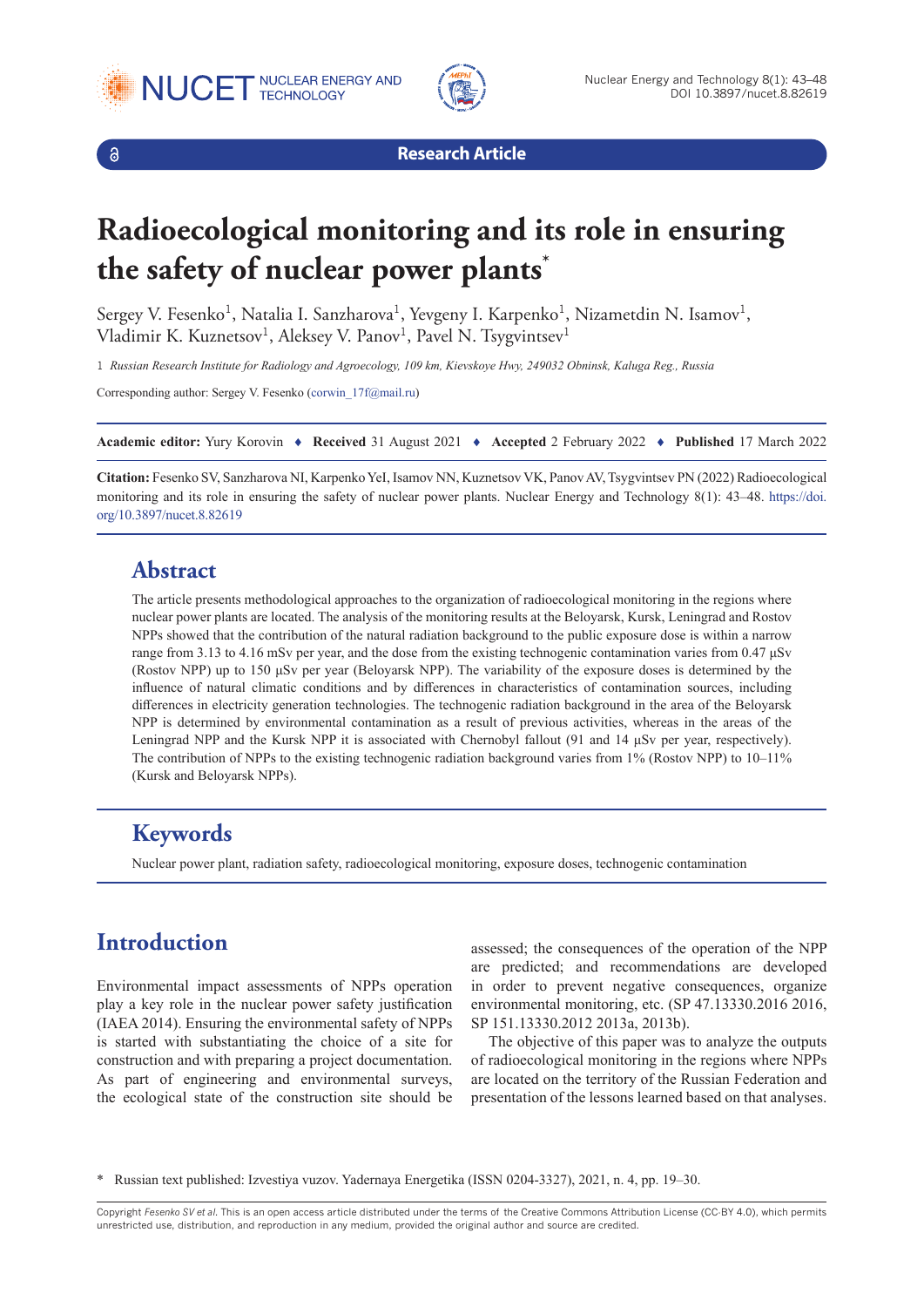## **Organization of radioecological monitoring**

Radioecological monitoring is carried out within the framework of the Unified State Ecological Monitoring System (USEMS) by the Federal Service for Hydrometeorology and Environmental Monitoring and the State Atomic Energy Corporation Rosatom (Decree of the Government). Radiation monitoring in the NPP potentially affected area is local and includes two basic components: (1) control of contamination sources and (2) monitoring of environmental conditions. The objectives of radioecological monitoring are: (1) ensuring the public radiation safety, (2) meeting the environmental quality requirements, and (3) identifying trends in changes in the radioecological situation during NPP operation. The main monitoring tasks include: (1) detecting contamination routes, (2) identifying priority contaminants, (3) studying the behavior of radionuclides, (4) predicting the environmental situation in relation to NPP functioning, and (5) providing information for making managerial decisions.

Radioecological monitoring programs are implemented in accordance with the developed regulating procedures (Table 1) (MR 2.6.1.27-2003 2007, MU-13.5.13-00 2000). Objects for monitoring are selected based on the analysis of data on emissions and discharges from NPPs, considering all pathways of the public exposure.

Monitoring data are evaluated according to sanitary-hygienic criteria and background radionuclide concentrations. A mandatory element is a background survey of the proposed NPP site and inclusion of control sites outside the NPP affected area in the monitoring network.

Sanitary-hygienic criteria are applicable primarily to assess the impact on the population. At the same time, a system of criteria for radiation impact on the environment: including assessments of the absorbed dose on reference biota species is being developed (ICRP Publication).

#### **Results of radioecological monitoring in the NPP location areas**

The article provides the results of the implementation of radioecological monitoring programs by the Russian Institute of Radiology and Agroecology at the Beloyarsk, Kursk, Leningrad, and Rostov NPPs. The monitoring procedure for each NPP considered the characteristics of both contamination sources and the NPP site. Consideration was given to various scenarios for forming radiation situations (actual or planned data on emissions and discharges, potential emergency situations), and periods of operation of radiation facilities. The following parameters were studied: ambient dose equivalent rates; radionuclide activity concentrations in surface water bodies, drinking waters, soils, subsoils, vegetation, human and animal feedstuffs; soil contamination density; radionuclides-to-plant transfer factors, etc.

Based on the analysis of the data of the initial survey and the results of radioecological monitoring, the public radiation doses from each radionuclide were assessed at the time of the observations and for 30–50 years of NPP normal operation.

Long-term observations in the area of the Leningrad NPP have shown that the radiation situation is associated

**Table 1.** Regulating Procedures for Radioecological Monitoring of Agroecosystems in the NPP Affected Zone during Normal Operation

| <b>Landuse or product</b>                  | <b>Sample</b> | <b>Sampling frequency</b>                                      | <b>Radionuclides of concern</b>                                                                                                  |
|--------------------------------------------|---------------|----------------------------------------------------------------|----------------------------------------------------------------------------------------------------------------------------------|
|                                            | type          |                                                                |                                                                                                                                  |
| Arable lands                               | Soil          | $1 -$ Before sowing crops                                      | <sup>51</sup> Cr, <sup>54</sup> Mn, <sup>58,60</sup> Co, <sup>59</sup> Fe, <sup>95</sup> Zr <sup>+95</sup> Nb, <sup>90</sup> Sr, |
|                                            |               | $2 - During$ harvest                                           | $134,137$ Cs, $131$ <sup>I</sup>                                                                                                 |
|                                            | Vegetables    | $3 - During$ harvest                                           | 58,60Co, 90Sr, 134,137Cs, 131I                                                                                                   |
|                                            | Fruits        | $4 - During$ harvest                                           | 60Co, 90Sr, 134,137Cs                                                                                                            |
|                                            | Berries       | $5 - During$ harvest                                           | 54Mn, 58,60Co, 134,137Cs, 131J                                                                                                   |
|                                            | Cereals       | $6 - During$ harvest                                           | <sup>51</sup> Cr. <sup>54</sup> Mn. <sup>58,60</sup> Co. <sup>95</sup> Zr <sup>+95</sup> Nb. <sup>90</sup> Sr.                   |
|                                            | (grain)       |                                                                | $134,137C_S$ , $131$ <sup>T</sup>                                                                                                |
| Natural and cultural haylands and pastures | Soil          | $1 -$ Before livestock cattle grazing                          | <sup>51</sup> Cr, <sup>54</sup> Mn, <sup>58,60</sup> Co, <sup>59</sup> Fe, <sup>95</sup> Zr+ <sup>95</sup> Nb, <sup>90</sup> Sr, |
|                                            |               | $2$ – During the first grass cutting and the first pasturing   | $134,137C_S$ , $131$ <sup>T</sup>                                                                                                |
|                                            |               | $3$ – During the second grass cutting and the second pasturing |                                                                                                                                  |
|                                            | Feedstuffs    | $1 -$ Before livestock cattle grazing                          | <sup>51</sup> Cr, <sup>54</sup> Mn, <sup>58,60</sup> Co, <sup>90</sup> Sr, <sup>95</sup> Zr+ <sup>95</sup> Nb,                   |
|                                            |               | $2$ – During the first grass cutting and the first pasturing   | $134,137$ Cs, $131$ <sup>T</sup>                                                                                                 |
|                                            |               | $3$ – During the second grass cutting and the second pasturing |                                                                                                                                  |
| Animal products                            | Mutton        | $1 - During slaughtering$                                      | 54Mn, 58,60Co, 59Fe, 90Sr, 134,137Cs, 131J                                                                                       |
|                                            | Beef          | $2 - During slaughtering$                                      | 58,60Co, 59Fe, 90Sr, 134,137Cs, 131J                                                                                             |
|                                            | Pork          | $3 - During slaughtering$                                      |                                                                                                                                  |
|                                            | Chicken       | $4 - During$ poultry slaughtering                              |                                                                                                                                  |
|                                            | Fish          | $5 - During fishing$                                           | 54Mn, 58,60Co, 59Fe, 90Sr, 134, 137Cs, 131J                                                                                      |
|                                            | Milk          | $1 -$ Stall-feeding period                                     | 54Mn, 58,60Co, 59Fe, 90Sr, 134,137Cs, 131J                                                                                       |
|                                            |               | $2 - Start$ of grazing                                         |                                                                                                                                  |
|                                            |               | $3 - During the first pasturing$                               |                                                                                                                                  |
|                                            |               | $4 - During the second pasturing$                              |                                                                                                                                  |
|                                            |               | $5 -$ After changing pasture                                   |                                                                                                                                  |
|                                            | Eggs          | $1 - \mbox{Before being sent for sale}$                        | 58,60Co, 59Fe, 90Sr, 134, 137Cs, 131J                                                                                            |
|                                            | Wool          | During shearing                                                |                                                                                                                                  |
|                                            | Water         | $2$ – During irrigation or fishing for sale                    | 54Mn, 58,60Co, 59Fe, 90Sr, 134,137Cs, 131J, 3H                                                                                   |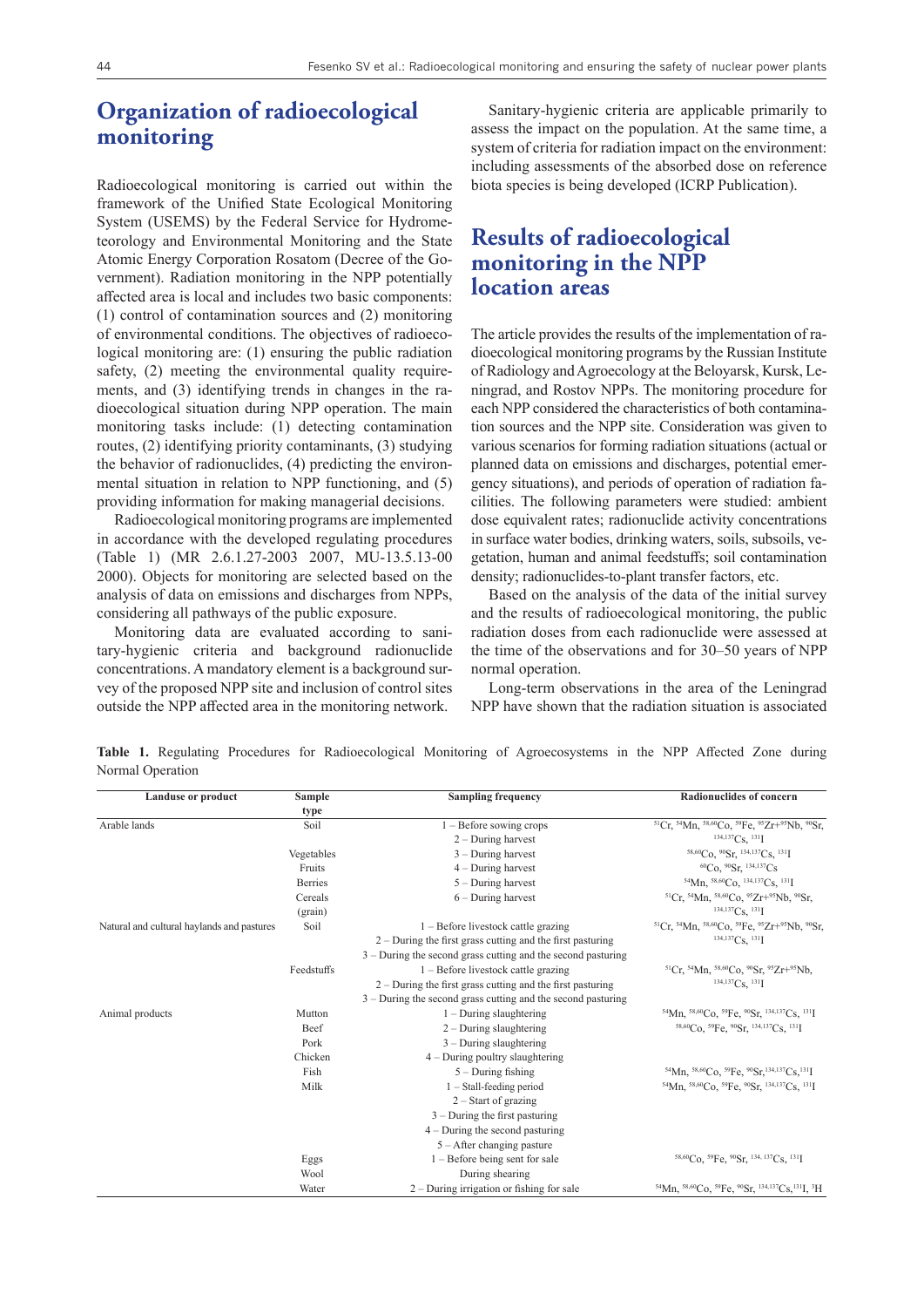mainly with the influence of radioactive fallout after the Chernobyl Accident (Tsygvintsev et al. 2020). Among technogenic radionuclides, the largest contribution to the existing exposure was made by 137Cs (mainly of Chernobyl origin): 67% for the urban and 74% for the rural population. The contribution of the Leningrad NPP to the formation of the existing radiation background was 0.13% and cannot be determined by instrumental methods.

Assessments of the planned public exposures during the commissioning of four new VVER-1200 reactors after 50 years of the plant operation show that the contribution of radionuclides of plant origin will increase slightly up to about 0.2% of the natural radiation background. The main contribution to the formation of the dose from VVER-1200 along all the exposure pathways will be made by  ${}^{14}C$ (63%), the contribution of inert radioactive gases (IRG)  $(18%)$  and <sup>3</sup>H  $(11%)$  will also be significant.

The results of monitoring for 17 years around the Kursk NPP show that the formation of the radioactive contamination of the environment was mainly determined by long-lived 137Cs and 90Sr (Kuznetsov et al. 2020). The external exposure from radionuclides in the soil dominates among the pathways of existing exposure (83%). The contribution to the dose from food consumption was also significant (17%). The main dose-forming radionuclide is <sup>137</sup>Cs, which is explained by the influence of Chernobyl fallout. The expected effective internal doses due to  $137Cs$ and  $90\$ Sr are 2.5 and 5.0  $\mu$ Sv×yr.<sup>-1</sup>, respectively. Public exposures from atmospheric emissions of the Kursk NPP currently determined by external exposure from IRGs which amount to about 40%. The contribution of <sup>131</sup>I (oral pathway) is  $5\%$  and  ${}^{60}Co$  is about 4%. The contribution of gas-aerosol emissions to the formation of the radiation dose is approximately 10 times lower than that from the existing contamination with technogenic radionuclides.

The results of monitoring for 18 years around the Rostov NPP show that  $^{131}I$  and  $^{137}Cs$  provide the main fraction of the total activity of NPP' radionuclides coming to humans through a variety of the pathways (Isamov et al. 2020). After 30 years of the NPP normal operation, contamination levels of 137Cs due to NPP discharges will increase by no more than 10% for milk and meat, and from 9 to 20% for potatoes, winter wheat and vegetables. Currently, the concentrations of 137Cs from the NPP discharges in food products are 20–650 times lower than that of global fallout. Their contribution to the total radiation dose is 0.23–2.4%, and in 30 years it will increase up to 0.61–5.9%. The contribution to the existing exposure made by gas-aerosol emissions from NPPs is 0.41  $\mu$ Sv×yr<sup>-1</sup>, which is more than 10 times lower than that from technogenic radionuclides  $(4.74 \mu Sv \times yr^{-1})$ .

The results of radioecological monitoring in the region of the Beloyarsk NPP show that the concentrations of natural and technogenic radionuclides in the components of various natural environments are at the level of the regional background (Panov et al. 2020). The total public exposure due to technogenic radionuclides ise 0.13 mSv×yr<sup>-1</sup> for the rural population and 0.09 mSv×yr<sup>-1</sup> for the urban population. Considering the exposure dose

from natural background radiation, the total average annual effective dose was 2.23 mSv $\times$ yr<sup>-1</sup> for the rural population and  $1.99 \text{ mSv} \times \text{yr}^{-1}$  for the urban population. The effective annual public exposure dose due to emissions from the Beloyarsk NPP, excluding tritium, is formed mainly due to the consumption of food products (85%) and is  $0.59 \mu$ Sv×yr<sup>-1</sup>. The external public exposure was at the level of 0.1  $\mu$ Sv×yr<sup>-1</sup>. The contribution of <sup>41</sup>Ar to the radiation dose from the cloud was 85%, the dose from fallout on the soil due to <sup>137</sup>Cs was 91%. A significant contribution to the internal exposure dose was made by food consumption, i.e., 50% due to <sup>137</sup>Cs and 40% due to <sup>90</sup>Sr (excluding <sup>3</sup>H). The data obtained show that the Beloyarsk NPP does not have a significant impact on the public exposure population in the 30-kilometer area. An increased concentration of radionuclides in the environmental compartments was noted only on the territory of the Olkhovskoye swamp.

#### **Radiation safety analysis of NPP functioning**

The presented results of monitoring at the four NPPs of various types are quite general for conducting radioecological monitoring on the territory of the Russian Federation and make it possible to assess the effectiveness of monitoring systems. Radioecological monitoring was carried out simultaneously with observations of both discharges sources and the environmental conditions (Safety Guide 2005, IAEA 2014). These two types of monitoring are interrelated and equally important for assessing the radiation situation.

To monitor contamination sources, i.e., radioactive emissions and discharges from NPPs, two types of information are used: design data on permissible, maximum permissible or planned emissions and data on actual emissions (The Radiation Situation 2019). The design data on permissible emissions are calculated based on dose quotas, i.e., human exposure doses from the critical population group due to gas-aerosol emissions from NPPs during normal operation will not exceed 10 μSv×yr–1 (SanPin 2.6.1.24-03 2003). The maximum permissible emissions (MAE) are also regulated at the level of 20 permissible emissions (or  $200 \mu$ Sv×yr<sup>-1</sup> in terms of dose), and for NPPs designed and under construction at the level of five permissible emissions (50  $\mu$ Sv×yr.<sup>-1</sup>). The maximum permissible discharges (MAD) for all the NPPs exceed the admissible discharge by five times. These values are set based on public exposure quotas equal to 250  $\mu$ Sv×yr<sup>-1</sup> for operating NPPs and 100  $\mu$ Sv×yr<sup>-1</sup> for NPPs being designed and under construction.

These values are used to calculate the MAE of radionuclides from NPPs into the atmosphere and the MAD of radionuclides into surface waters. The established MAEs and MADs are the upper limits for emissions and discharges during the NPP normal operation. The minimum significant dose equal to 10  $\mu$ Sv×yr<sup>-1</sup> is taken as the lower limit for optimizing the public radiation protection during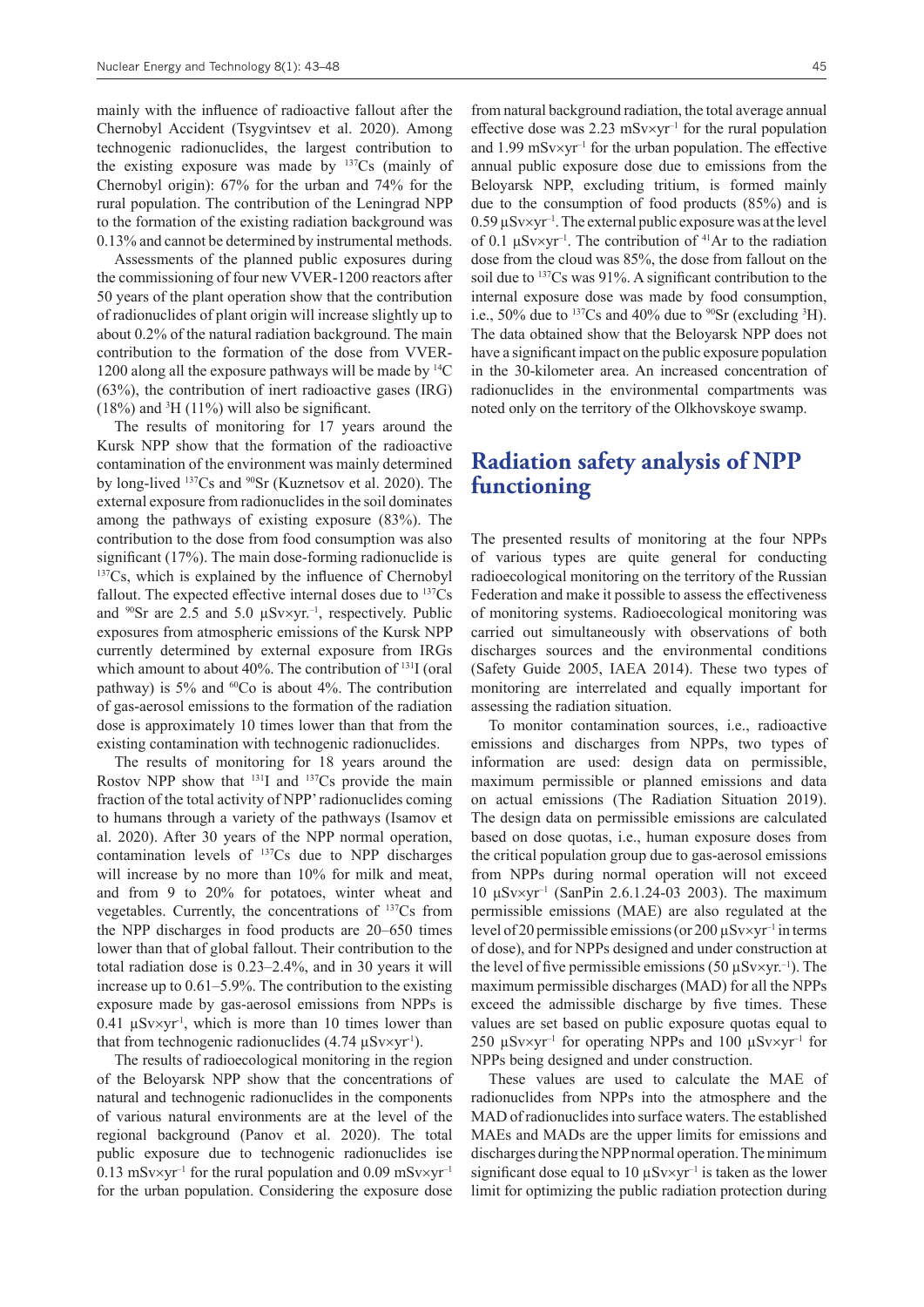the NPP normal operation. The same dose limit is used to calculate permissible emissions (AE) and admissible discharges (AD) (SanPin 2.6.1.24-03 2003).

Actual release data are important sources for more realistic assessments of radiation effects on the population and environment. To estimate the results of radioecological monitoring, both sources of information were used: planned emissions for conservative estimations, and actual emissions data (together with the results of radioecological monitoring) for realistic estimations.

There are various approaches to assessing the contribution of emissions from nuclear power facilities to the environment. As a rule, direct methods for measuring radionuclides in the environment do not allow to measure the contribution of NPPs to existing contamination. More informative is the analysis of time series, which combines data on the concentration of radionuclides in the soil over a sufficiently long period of time. The analysis of data for individual control plots in the Rostov NPP affected area showed that the change in the concentration of <sup>90</sup>Sr in the soil occurs with a half-life of 28.76 years, which corresponds to the half-life. For 137Cs, the share of which in gas-aerosol emissions is quite large, the half-life of the radionuclide concentration in the soil (58.1 years) significantly exceeds its half-life (Fig. 1) (Isamov et al. 2020). The increase of <sup>137</sup>Cs activity in the soil of the control sites due to the NPP operation can be described by the equation:

 $q(t) = 0.13 \cdot t$ 

where *t* is the time since the beginning of the fallout;  $q(t)$ is the concentration of 137Сs. This means that there is a permanent source of <sup>137</sup>Cs of plant origin in the NPP observation area, which determines additional soil contamination.

The presented data are one of the first experimental evidence of the effect of 137Cs emissions on the increase in its concentration in the soil sampled in sites around the NPPs. At the same time, these data emphasize a need in the long-term systematic observations.

An analysis of the results of radioecological monitoring of the four NPPs shows that the public exposure doses formed due to the natural radiation background vary within a rather narrow range from 3.13 to 4.16 mSv×yr–1 (Doses of Radiation Exposure 2019), while the



**Figure 1.** Dynamics of 137Cs concentrations in the soils of the control plots in the Rostov NPP observation area

contribution of food products to the dose from natural background is relatively small and ranges from 3 to 5% (Isamov et al. 2020, Kuznetsov et al. 2020, Panov et al. 2020, Tsygvintsev et al. 2020). It is necessary to note the influence of environmental conditions on the accumulation of radionuclides in food products and the formation of public exposure doses. The minimum levels of radionuclides in agricultural products are noted in the areas of the Kursk and Rostov NPPs, which is associated with the predominance of highly fertile soils characterized by a high sorption capacity for radionuclides (Table 2).

**Table 2.** <sup>137</sup>Cs concentration in agricultural products,  $Bq \times kg^{-1}$ 

| Product  | <b>Belovarsk NPP</b> | <b>Kursk NPP</b>                    | Leningrad        | <b>Rostov NPP</b> |
|----------|----------------------|-------------------------------------|------------------|-------------------|
| types    |                      |                                     | <b>NPP</b>       |                   |
| Milk     |                      | $0.11(0.06-0.20)$ $0.14(0.02-0.30)$ | $0.1(0.03-0.21)$ | $0.06(0.01-0.16)$ |
| Potatoes | $0.06(0.03-0.09)$    | $0.08(0.01 - 0.48)$                 | $0.5(0.1-0.7)$   | $0.34(0.10-1.0)$  |
| Grain    | $0.39(0.23 - 0.54)$  | $0.3(0.1-0.7)$                      | $0.3(0.1-0.7)$   | $0.63(0.36-0.94)$ |

The contribution of food products to existing exposure doses varies from 14 to 64%, which is due to the local features of the formation of exposure pathways (Table 3). Public exposures in the Kursk NPP affected area are

**Table 3.** Radioecological characteristics of NPP locations (Tsygvintsev et al. 2020, Kuznetsov et al. 2020, Isamov et al. 2020, Panov et al. 2020, Doses of Radiation Exposure 2019)

| <b>Parameters</b>                              | <b>Belovarsk NPP</b>                                        | <b>Kursk NPP</b>                                       | <b>Leningrad NPP</b> | <b>Rostov NPP</b>    |
|------------------------------------------------|-------------------------------------------------------------|--------------------------------------------------------|----------------------|----------------------|
|                                                |                                                             | Existing exposure doses from technogenic radionuclides |                      |                      |
| Total dose, $mSv\times v^{-1}$                 | $1.52\times10^{-1}$                                         | $1.43\times10^{-2}$                                    | $9.1 \times 10^{-2}$ | $4.7 \times 10^{-3}$ |
| Contribution of products, %                    | 14                                                          | 17                                                     | 64                   | 52                   |
|                                                |                                                             | <b>Doses from NPP emissions</b>                        |                      |                      |
| Total dose, $\mu$ Sv $\times$ v $r^{-1}$       | $16^{(*)}$ (1,2×10 <sup>2</sup> )                           | 1.5                                                    | 4.1                  | $7.1 \times 10^{-2}$ |
| Total dose per 1 GW, $\mu$ Sv×yr <sup>-1</sup> | 15                                                          | 0.5                                                    | 1.5                  | $2.9\times10^{-2}$   |
| Contribution of products, %                    | 85                                                          | 12                                                     | 86                   | 17                   |
| Total dose, $\mu$ Sv $\times$ v $r^{-1}$       | $1.58\times10^{-1}$                                         | 6.25                                                   | 5.2                  | $6.8 \times 10^{-2}$ |
| Total dose per 1 GW, $\mu$ Sv×yr <sup>-1</sup> | $1.5 \times 10^{-1}$                                        | 2.1                                                    | 1.8                  | $2.8 \times 10^{-2}$ |
|                                                | Doses from natural background radiation (existing exposure) |                                                        |                      |                      |
| Total dose, $mSv\times v^{-1}$                 | 3.98                                                        | 3.13                                                   | 3.31                 | 4.16                 |
| Dose from products $mSv\times v^{-1}$          | 0.113                                                       | 0.128                                                  | 0.155                | 0.118                |

\*) The annual dose from all the radiation objects on the site is  $120 \mu Sv \times yr^{-1}$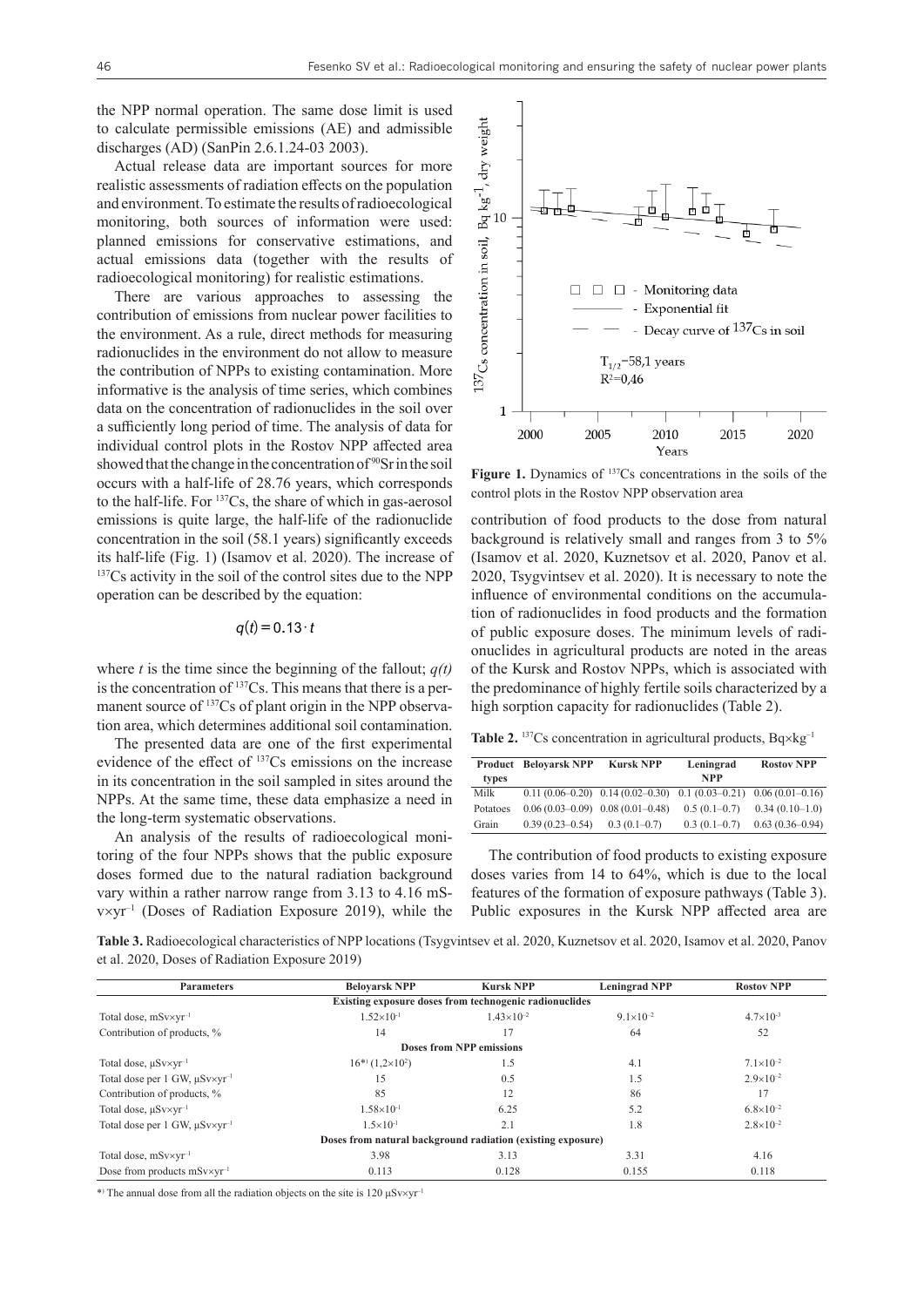|  |  | <b>Table 4.</b> Doses to the public due to gas-aerosol emissions from the Russian NPPs (Vasyanovich et al. 2019) |
|--|--|------------------------------------------------------------------------------------------------------------------|
|  |  |                                                                                                                  |

| <b>NPP</b>       | Dose, $\mu Sv$ yr <sup>-1</sup> | Contribution to dose, % |      |                 |           |            |                  |       |               |
|------------------|---------------------------------|-------------------------|------|-----------------|-----------|------------|------------------|-------|---------------|
|                  |                                 | IRG                     |      | 14 <sup>°</sup> | $^{60}Co$ | 1311       | 134 <sup>°</sup> | 137Cs | <b>Others</b> |
| Beloyarsk NPP    | $.58\times10^{-1}$              | 31.3                    | 7.5  | 32.6            | 2.8       | < 0.1      | 2.0              | 23.8  | < 0.1         |
| <b>Kursk NPP</b> | 6.25                            | 22.3                    | 1.1  | 31.0            | 27.0      | 0.8        | 1.1              | 14.4  | 2.3           |
| Leningrad NPP    | 5.16                            | 31.3                    | 2.5  | 53.4            | 5.9       | ${}_{0.1}$ | 0.9              | 4.2   | 1.8           |
| Rostov NPP       | $6.79\times10^{-2}$             | 20.5                    | 57.8 | 20.4            | 0.1       | ${}_{0.1}$ | 0.5              | 0.5   | 0.2           |

largely related to the impact of Chernobyl fallout. The low values of the radionuclide-to-product transfer factors determine the dominance of the total dose for the Rostov NPP. When developing requirements for a monitoring program to identify factors that determine environmental contamination and human exposure it is necessary to consider regional specific parameters.

The doses from existing technogenic contamination vary over a wider range from 0.47 to 150  $\mu$ Sv×yr<sup>-1</sup>, reflecting both the influence of natural and climatic conditions and differences in sources of environmental contamination specific for the monitoring region: Chernobyl fallout, emissions and discharges from other nuclear enterprises, and differences in the technologies used for electricity production (Table 3). The public exposure dose in the Beloyarsk NPP area, formed due to the technogenic radiation background, is  $0.15 \text{ mSv} \times \text{yr}^{-1}$ : it is determined by environmental contamination as a result of previous activities (operations of the AMB-100 and AMB-200 reactors). In the areas of the Leningrad and Kursk NPPs, the public exposure doses are  $9.1 \times 10^{-2}$ and  $1.4\times10^{-2}$  mSv $\times$ vr<sup>-1</sup>, while the main contamination source is Chernobyl fallout. The minimum dose due to the technogenic background is noted in the area of the Rostov NPP: it is  $4.7\times10^{-3}$  mSv $\times$ yr<sup>-1</sup>.

The contribution of NPP emissions and discharges to the existing technogenic radiation background, calculated based on radioecological monitoring data, varies from 1% (Rostov NPP) to 10–11% (Kursk and Beloyarsk NPPs).

When comparing natural and technological factors that determine the contribution of NPPs to the total public exposure, it is necessary to take into account the plant capacity, and the exposure doses should be given per unit of electricity generated. The doses from NPP emissions calculated per 1 GW of electricity produced vary from  $2.9 \times 10^{-2}$  to 15  $\mu$ Sv $\times$ yr<sup>-1</sup>, which is consistent with estimates for similar power plants located in other countries (UNSCEAR 2017).

The comparison of the estimates of human exposure doses based on the monitoring results with the data of (Vasyanovich et al. 2019) (Table 4) shows that they are close for the Leningrad and Rostov NPPs, up to two orders of magnitude lower than the data for the Beloyarsk NPP (Panov et al. 2020), and significantly exceed the dose estimates for the Kursk NPP (Kuznetsov et al. 2020). The noted differences can be associated both with an underestimation of local environmental factors, and with variations in the composition and volume of NPP emissions.

Another reason for the differences in assessing public exposures may be different accounting for the tritium dose. The models recommended by the IAEA (IAEA 2001) show that the contribution of tritium can be up to

95% of the dose. Additionally, dose estimates may differ significantly depending on the purpose of their use, for example, when assessments are based on conservative or realistic approaches. Therefore, the use of a tiered approach with a clear definition of which models and parameters can be used for a particular purpose is the most rational way to assess the safety of nuclear facilities. International approaches to the safety of NPPs involve the use of realistic dose models based on radioecological monitoring data and accounting of local conditions. It is fundamentally important to introduce the concept of a 'reference person' into the practice of radiation regulation, which will affect the assumptions when using radiation monitoring models.

#### **Conclusion**

One of the requirements of the IAEA International Safety Standards is to directly demonstrate the absence of the impact of nuclear enterprises on the environment and humans (IAEA 2014). Radioecological monitoring is the main tool that makes it possible to give this justification and, using the data obtained as a result of its implementation, we can adequately justify assessments of the radiological situation in the regions where the NPPs are located (IAEA 2010). At the same time, there are several problems to be addressed in assessing the safety of NPPs and other facilities of the nuclear power complex based on the data of radioecological monitoring and using dose quotas as the main criterion. Among the general issues, we should highlight the discrepancy between the legislation of the Russian Federation in the field of radiation safety and modern requirements and standards of the IAEA, which limits the spread of Russian technologies abroad.

Approaches to the classification of exposure situations, including existing exposure, planned exposure and emergency exposure, have not been introduced into the national regulatory radiation safety system.

The experience of using international calculation codes is not analyzed, while Russian codes for determining maximum admissible emissions from NPPs and public exposure doses are of a closed nature, which limits their use outside the Russian Federation.

The basic document currently regulating the radiation safety of NPPs, (SanPin 2.6.1.24-03 2003), declares that "the radiation safety of nuclear power plants is considered sufficient if technical means and organizational measures ensure 'non-exceeding' of the basic radiation dose limits established by NRB-99/2009 for staff, people..." At the same time, the assessment of 'not exceeding' the main dose limits cannot be considered correct if the main dose-forming